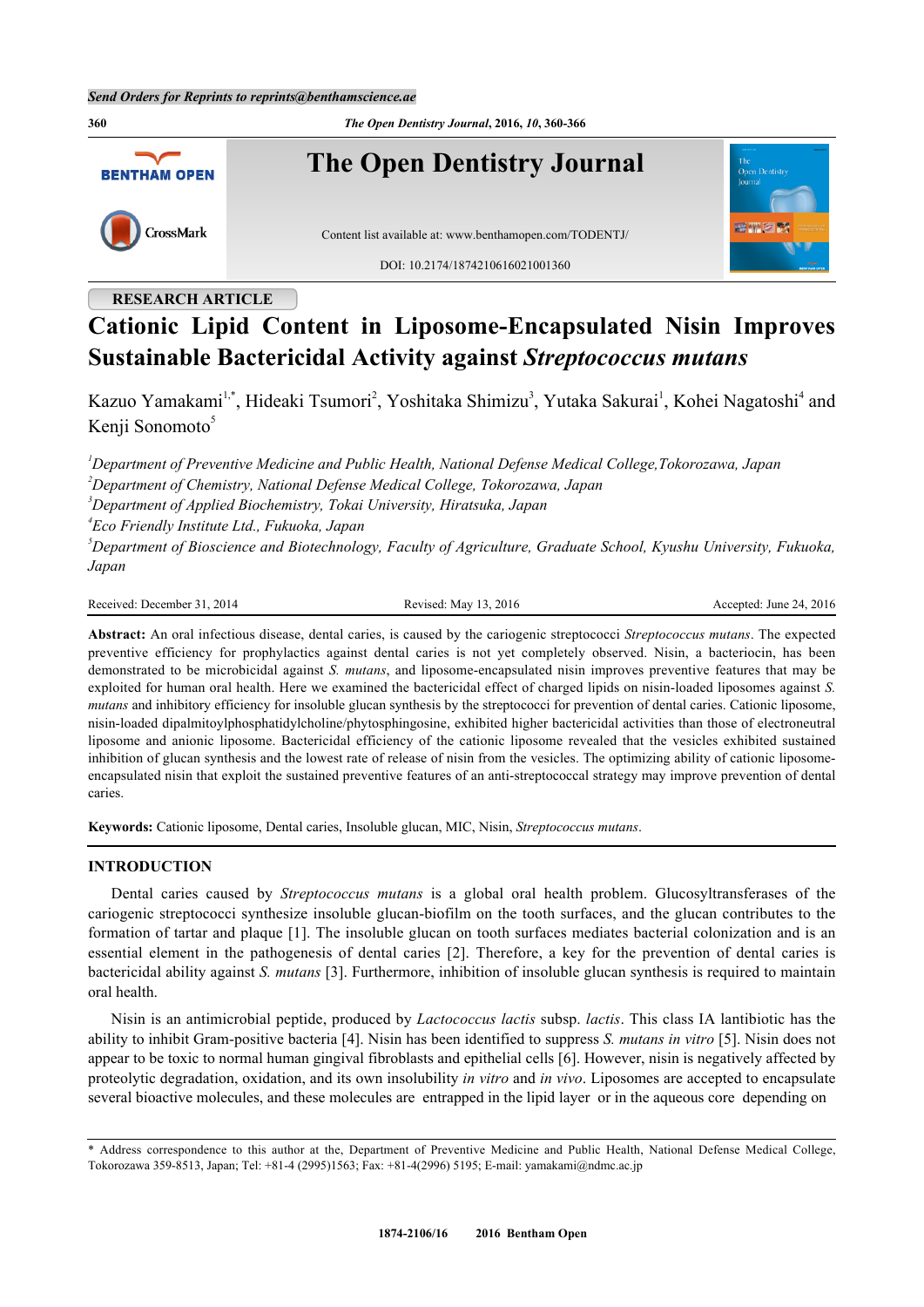the molecule's inherent lipophilicity or hydrophilicity [[7\]](#page-5-6). Thus, liposomes have been demonstrated to be effective for encapsulating unstable bioactive molecules, and also safe for human consumption. Lipid selection is based on the vesicle stabilizing capacity, and the vesicles can express the complete biological ability of the encapsulated molecules. Liposomes have gained attention as biocompatible carriers, and the expected function is their ability to protect the entrapped molecules within the lipid vesicles [\[8](#page-5-7)]. The applications of liposome encapsulation of antimicrobial peptides have been developed for food chemistry [\[5](#page-5-4)]. Stabilized liposomes with a prolonged lifetime of encapsulated nisin have been investigated for maximal efficiency. For preventing dental caries, liposome-encapsulated nisin is an attractive approach [[9\]](#page-5-8). We are exploiting the physical stability profile of liposome-encapsulated nisin *in vitro* and have observed that liposome-encapsulated nisin shows bactericidal activity against *S. mutans* but there are few data describing the ability of liposome-encapsulated nisin for preventing dental caries [[10\]](#page-5-9). In recent studies, the effects of acyl chain length of phosphatidylcholine on nisin activity have been shown to influence the effectiveness of bactericidal activity against *S. mutans* and the inhibitory effect on insoluble glucan synthesis [[11\]](#page-5-10). However, the outcome of our effort to effectively facilitate sustained nisin activity has not yet been encouraging. Efficiency of charged lipid on the liposomeencapsulated nisin has not been investigated with the intent of prevention for dental caries. The aim of our study was to design a candidate lipid formulation for long lasting bactericidal activity by the sustained release of nisin from the liposomes. Here we evaluated the liposome compositions formulated with charged lipids for optimizing their ability of bactericidal activity against *S. mutans* and their influences on the inhibition of insoluble glucan formation.

#### **MATERIALS AND METHODS**

#### **Preparation of Nisin**

Nisin was obtained from *Lactococcus lactis* subsp. *lactis* 11454 (American Type Culture Collection; Manassas, VA, USA) and was purified, as described previously [[4,](#page-5-3) [10](#page-5-9)]. Briefly, pellets of cultured *L. lactis* were suspended in 70% isopropanol/0.1% trifluoroacetic acid. The suspension was centrifuged at 7,000×*g* for 10 min, and the supernatant fluid was evaporated. The clarified materials were subsequently subjected to reverse-phase HPLC using a C-8 column (YMC) Inc., Kyoto, Japan) pre-equilibrated with 0.1% trifluoroacetic acid, and the resulting profile was monitored at 220 nm. For elution of nisin, the column was developed in a linear gradient 70% isopropanol/0.1% trifluoroacetic acid. To determine the purity of nisin, peak fractions were re-run on the C-8 column, and the purity was assessed using chromatography at 220 nm. Nisin of >95% purity was used in this study. The purified fractions were passed through a membrane filter with 0.22  $\mu$ m pore size. The solutions of 0.3  $\mu$ mol each of the purified nisin were placed into vial and then lyophilized. The vials were stored at 4°C until use.

#### **Preparation of Liposome-encapsulated Nisin**

We used the following lipids: dipalmitoylphosphatidylcholine (DPPC), dipalmitoylphosphatidylethanolamine (DPPE) and stearoylphytosphingosine (SPS) as the electroneutral lipid; dipalmitoylphosphatidylglycerol (DPPG) as the anionic lipid; and phytosphingosine (PS) as the cationic lipid (Avanti Polar Lipids. Inc., Alabaster, AL, USA). Two lipid molar formations: DPPC/DPPG, DPPC/DPPE, DPPC/SPS, and DPPC/PS (85:15 mol%) were prepared for liposomes. DPPC (100%) was placed as the control liposome. The liposomes were prepared using the freeze-dried empty liposomes (FDEL) method [[12\]](#page-5-11). Briefly, appropriate amounts of the each composition of lipids were dissolved in chloroform, and the solvent was removed by evaporation. These lipids were evacuated and then hydrated with water at 60 $^{\circ}$ C. The dispersions were passed through a membrane filter with a 0.22  $\mu$ m pore size. The dispersions of 40  $\mu$ mol as the lipids were placed in vial, and then lyophilized. The vials were stored at 4°C until use. To prepare liposomeencapsulated nisin, the lyophilized nisin in a vial was dissolved with 1 ml of 5 mM sodium citrate (pH 5.0). The materials were transferred to the vial of FDEL (40 µmol) and then vortexed, thus obtaining the compositions of 0.3 µmol nisin/40 µmol lipids as the liposome-encapsulated nisin. To determine the efficiency of encapsulation of nisin, 20 µl of liposomes were mixed with 80 µl of an aqueous solution of 2% Triton X-100 and incubated at 37°C to release nisin. Encapsulation efficiency was determined by comparing the amounts of starting and released nisin using a CBQCA protein assay kit (Molecular Probes, Eugene, OR, USA) according to the manufacturer's instructions.

#### **Assay of Bactericidal Activity of Liposome-encapsulated Nisin**

Determinations of the minimum inhibitory concentrations (MIC) as indicative of the bactericidal activity of liposome preparations against *S*. *mutans* 10449 (American Type Culture Collection) were performed using the broth dilution method [[13\]](#page-5-12). Amounts of *S. mutans* were measured the turbidity at 600 nm [[10\]](#page-5-9). The liposome preparations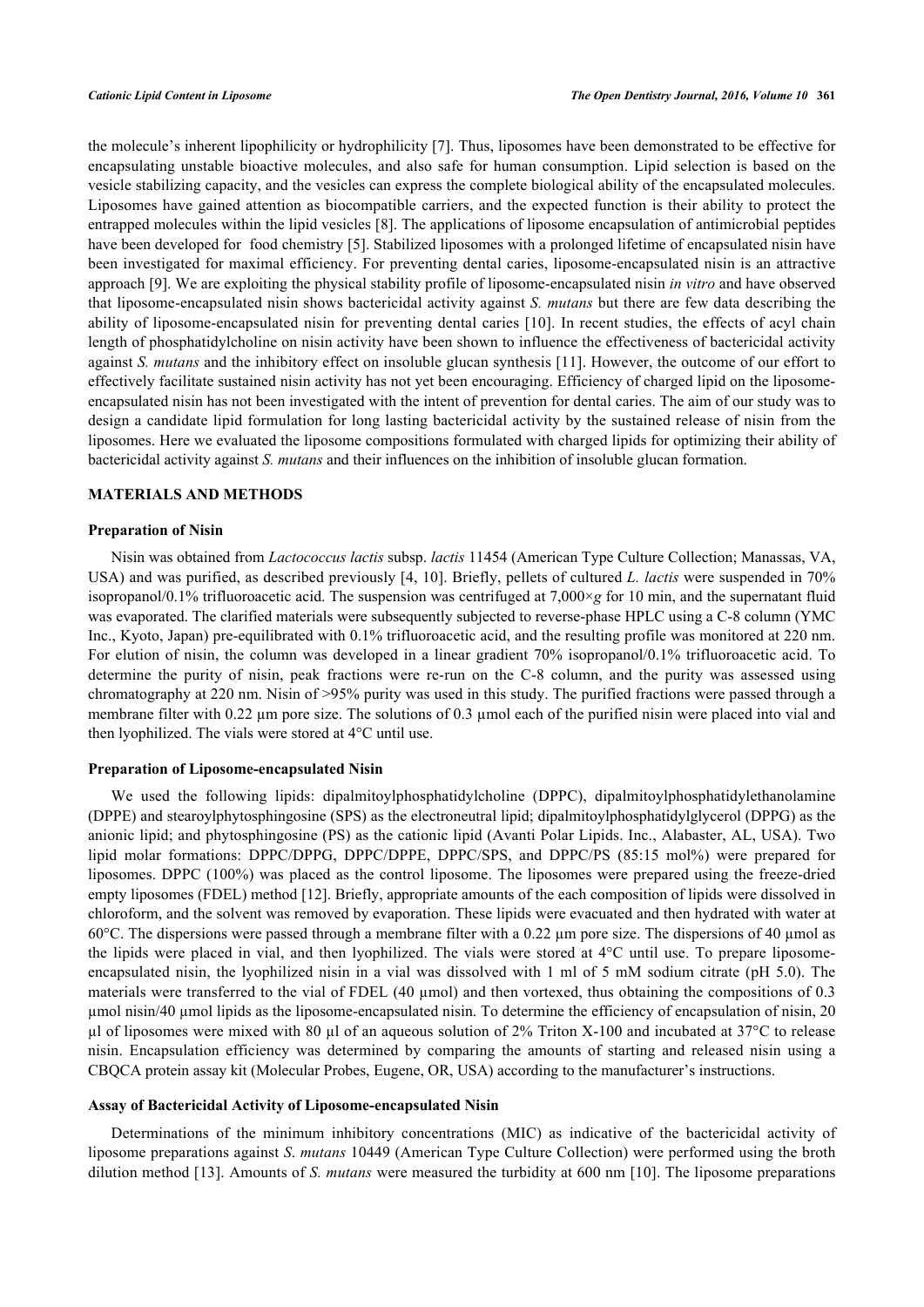were added to 96 well flat-bottom microplates at final concentrations of 5-250 pmol in 50 µl of 10 mM sodium citrate (pH 7.0). *S*. *mutans* 10449 in 50 µl of Todd Hewitt Broth (THB; Invitrogen, Carlsbad, CA, USA) containing resazurin dye (Sigma-Aldrich, St. Louis, MO, USA) were added to the wells; the plates were incubated at 37°C for 4 h and then assayed colorimetrically at 570 nm [[14\]](#page-5-13). The MIC values were defined as the lowest amounts of nisin that inhibited the growth of *S*. *mutans*.

#### **Assay of the Inhibitory Effect of Liposome-encapsulated Nisin on Insoluble Glucan Synthesis**

The effects of nisin-loaded liposome on the synthesis of insoluble glucan were assayed by the method of our previous report [\[10\]](#page-5-9). Insoluble glucan was generated using *S*. *mutans* cultured in 96 well flat-bottom microplates. Assays were performed using a solution containing *S*. *mutans* in 50 µl of THB, 50 µl of 1.0% sucrose, and bacteriocin (naked nisin, 75 pmol; and nisin-loaded liposome, 75 pmol as the nisin equivalent) in 100 µl of 5 mM sodium citrate  $(pH 7.0)$  were added to individual wells. The plates were incubated at  $37^{\circ}$ C, and insoluble glucans were quantified at appropriate time points. Insoluble glucans in each well were washed with 10 mM sodium phosphate buffer (pH 7.0) and dissolved with 200 µl of 1.0 M sodium hydroxide. The amounts of alkaline solubilized glucan were quantified by the phenol-sulfuric acid method [[15](#page-5-14)]. Inhibition of glucan synthesis was determined according to the amounts of insoluble glucan in each well compared with those in wells lacking nisin or liposomes.

#### *In Vitro* **Nisin Release Assay from Liposome-encapsulated Nisin**

*In vitro* assays of nisin release from the liposomes were performed by the method of previous report [[10](#page-5-9)]. Nisinloaded liposome (100 pmol as the nisin equivalent) in 200 µl of 5 mM sodium citrate (pH 7.0) containing 0.01% Triton X-100 was incubated in 96-well microplates at 37°C. At the appropriate times, the supernatants obtained by centrifuging the liposomes at  $10,000\times g$  for 10 min were assayed fluorometrically using the CBQCA quantitation kit. The amounts of nisin are expressed as the cumulative percentages of nisin released at each time point.

#### **Statistical Analysis**

Assays were performed in triplicate, and values are reported as the mean. The standard deviation was < 5% for all assays. The statistical significance of differences between groups was assessed using the Student *t*-test, and *P* < 0.05 was considered statistically significant.

## **RESULTS**

The encapsulation efficiencies of nisin to the FDEL were between 70%-80%, with the differences possibly due to the variation within the experiment. The first step of this study was to examine the effects of charge on liposomeencapsulated nisin as the efficiency for bactericidal activity against *S. mutans in vitro*. To assess the contribution of charge on vesicles, we examined the effect of the cationic lipid PS, the anionic lipid DPPG, and the electroneutral lipids DPPE and SPS at pH 7.0. The results of the MIC assay, presented in Fig. (**[1](#page-3-0)**) indicated that the cationic liposome, nisinloaded DPPC/PS, showed 2 fold higher bactericidal activity against *S. mutans* than DPPC-encapsulated nisin as the control liposome  $(P < 0.05)$ , and the liposome achieved most effective bactericidal activity (75 pmol as the nisin equivalent). The control liposome nisin-loaded DPPC exhibited slightly higher MIC value (150 pmol as the nisin equivalent) than that of naked nisin (175 pmol) in our assay conditions. The neutral liposomes nisin-loaded DPPC/DPPE and DPPC/SPS showed 1.3 and 1.7 fold higher MIC values, respectively (112 and 87.5 pmol as the nisin equivalent, respectively) than the control liposome. In contrast, the anionic liposome nisin-loaded DPPC/DPPG showed the lowest bactericidal effect (250 pmol as the nisin equivalent) in liposomes, and the effect was lower (0.6 fold) than that of the control liposome. Thus, the nisin-loaded liposome vesicles with positively charged lipids PS apparently increased the bactericidal activity.

The next step of this study was to examine the inhibition of insoluble glucan synthesis by liposome preparations with the above lipid compositions. The findings shown in Fig. ([2](#page-3-1)) indicated the marked inhibition of insoluble glucan synthesis by the cationic liposome nisin-loaded DPPC/PS with 3.4 fold higher inhibition than that of DPPCencapsulated nisin as the control at the endpoint of incubation (3.75 h;  $P \le 0.05$ ). DPPC-encapsulated nisin at 75 pmol as the nisin equivalent exhibited higher inhibition (1.4 fold) to insoluble glucan synthesis compared with the effect of naked nisin. The neutral liposomes nisin-loaded DPPC/DPPE and DPPC/SPS achieved significantly higher inhibition of glucan synthesis than that of DPPC-encapsulated nisin (1.4 and 1.7 fold, respectively). In contrast, the anionic liposomes nisin-loaded DPPC/DPPG achieved an inhibition equivalent to that of naked nisin, and the inhibiting profile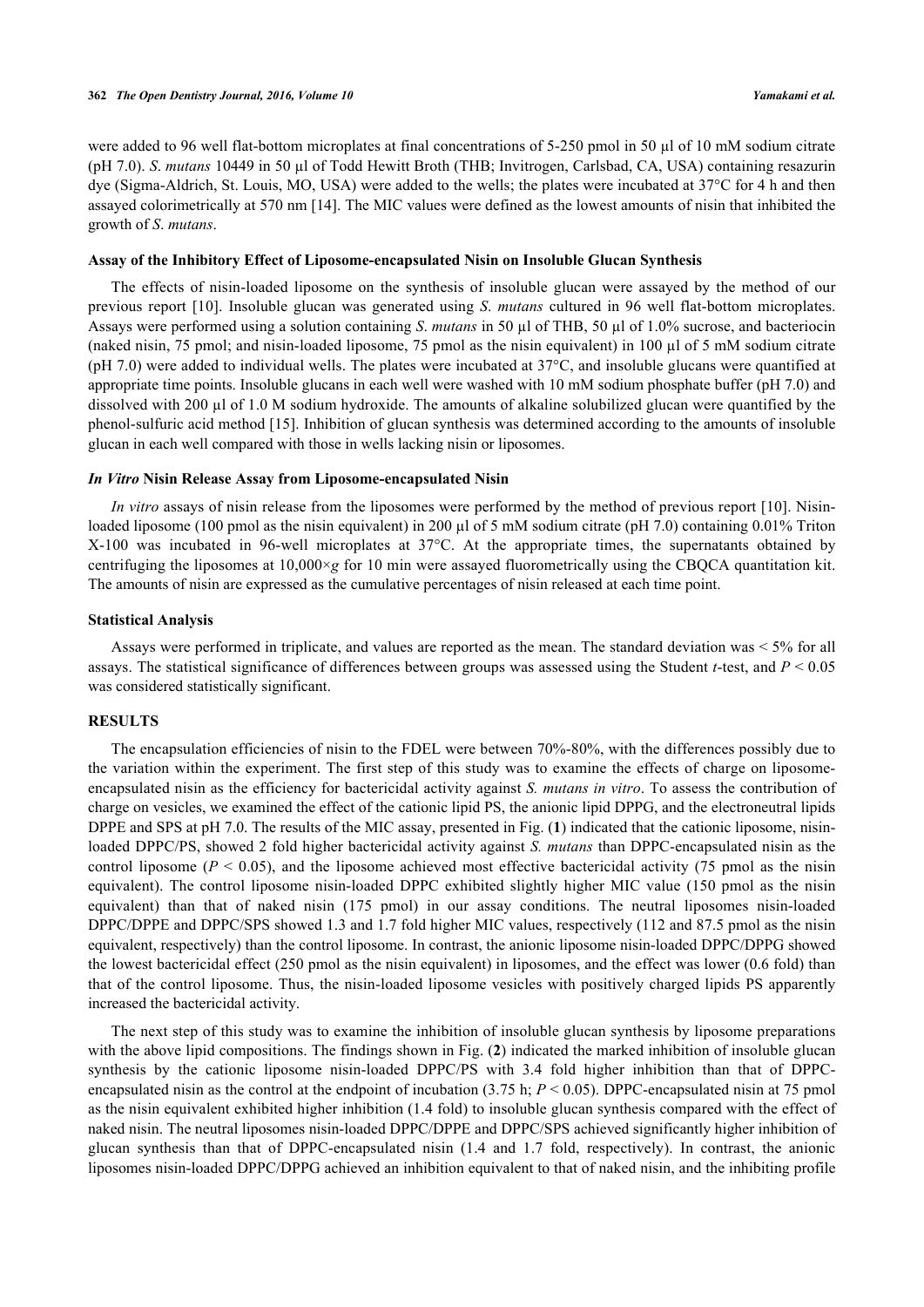<span id="page-3-0"></span>was lower than that of the buffer alone (0.67 fold). The anionic liposome-encapsulated nisin demonstrated the lowest inhibitory effect of insoluble glucan synthesis (at 3.75 h). Inhibition of the glucan synthesis by these charged liposomeencapsulated nisin was essentially equivalent up to 1.5 h incubation, and the composition of nisin-loaded DPPC/PS was apparently increasing the inhibition after 2.25 h incubation. To evaluate the potential significance of bactericidal activity and inhibitory effect of charged vesicles on glucan synthesis, we examined the *in vitro* release assay of these encapsulated nisin (Fig. **[3](#page-3-2)**). The cationic liposome nisin-loaded DPPC/PS achieved 41% of releasing capacity based upon the 2 h incubation. At the same time point, DPPC-encapsulated nisin as the control liposome released 80% of nisin (*P* < 0.05). The anionic liposome nisin-loaded DPPC/DPPG released nisin at similar levels of DPPC-encapsulated nisin as the control. Thus, the *in vitro* release assay of the liposome formulations showed that the extent of cationic vesicle is significant.



<span id="page-3-1"></span>**Fig. (1).** Bactericidal activity of liposome-encapsulated nisin against *Streptococcus mutans*. Exponentially proliferating cultures of *S*. *mutans* 10449 (turbidity of 0.02 at 600 nm) were incubated for 4 h at 37<sup>o</sup>C in 0.2 ml of Todd Hewitt Broth in the presence of nisinloaded liposome, an equivalent concentration of naked nisin, or buffer. A minimum inhibitory concentration (MIC) assay as indicative of the bactericidal activity of individual samples was quantified using resazurin dye. Symbols indicate the lipid formulations of liposomes and controls. \**P* < 0.05 indicates a significant difference of MIC values of the reaction mixtures containing DPPC/PS-encapsulated nisin compared with those of the control liposome, nisin-loaded DPPC. Values represent the mean of triplicate replications and the bars represent the standard deviation of sample means.



<span id="page-3-2"></span>**Fig. (2).** Effect of liposome-encapsulated nisin on insoluble glucan synthesis by *Streptococcus mutans*. Exponentially proliferating cultures of *S. mutans* 10449 (turbidity of 0.02 at 600 nm) were incubated in Todd Hewitt Broth containing 0.25% sucrose at 37°C for 3.75 h in the presence of liposome-encapsulated nisin at concentrations equivalent to that of naked nisin, or naked nisin alone. Symbols indicate the lipid formulations of liposomes and controls. \* *P* < 0.05 compared with the control liposome nisin-loaded DPPC. Values represent the mean of triplicate replications and the bars represent the standard deviation of sample means.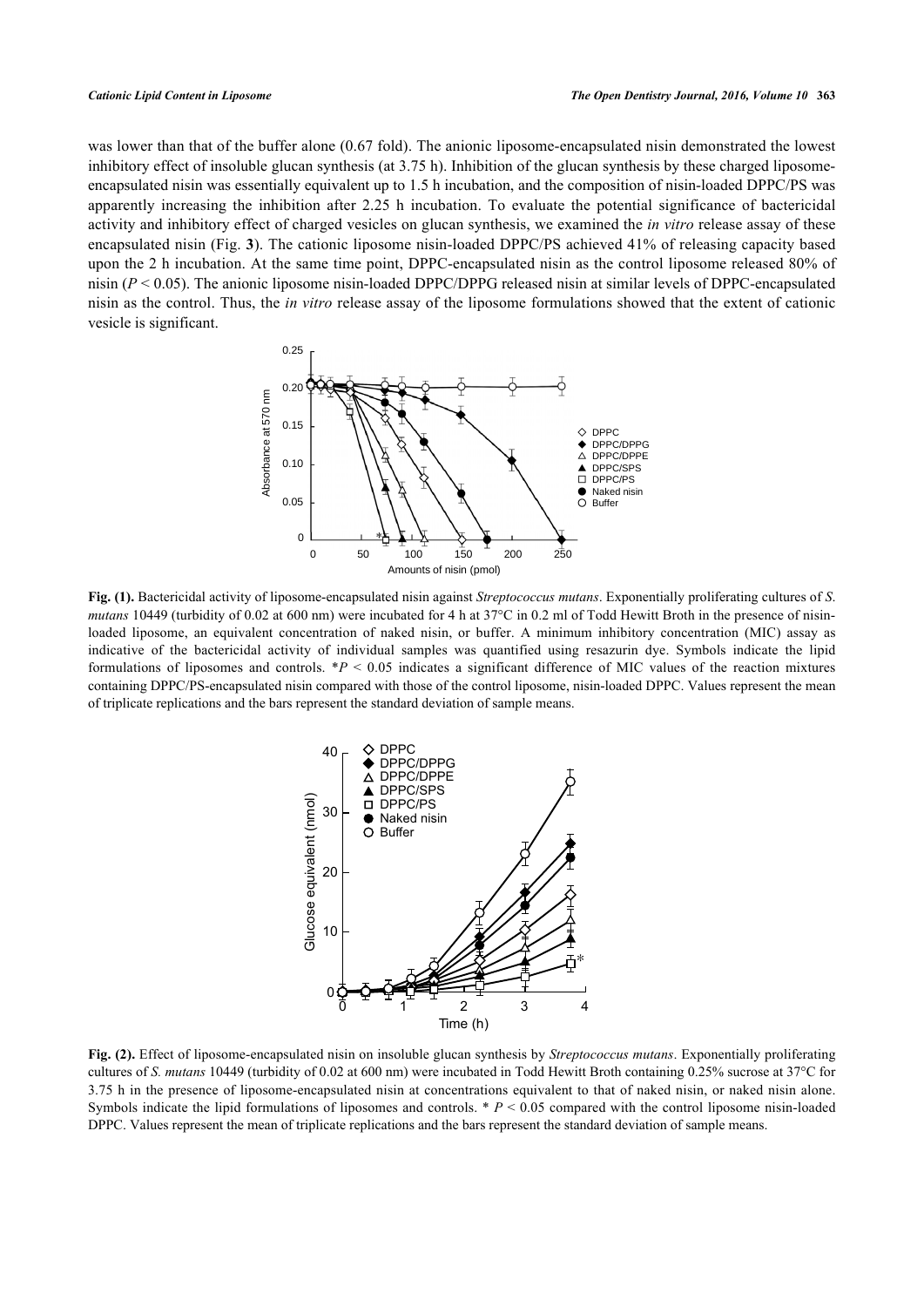

**Fig. (3).** *In vitro* nisin release assay from liposome-encapsulated nisin. Liposome-encapsulated nisin was incubated in 10 mM sodium citrate (pH 7.0) containing 0.01% Triton X-100 at 37°C. At the appropriate incubation periods, amounts of nisin released into the supernatant at 10,000×*g* for 10 min were quantitated. The levels of nisin are expressed as the cumulative percentage release. The maximum value was defined as 100% release. Symbols indicate the lipid formulations of liposomes. The assays were performed in triplicates at each time point, and the bars represent the standard deviation of sample means.  $P < 0.05$  compared with the group of DPPC-encapsulated nisin.

## **DISCUSSION**

We are taking steps toward optimizing liposome-based nisin to improve the efficiency of bactericidal activity against cariogenic streptococci for the purpose of prevention of dental caries [[10\]](#page-5-9). Our recent study indicated that the acyl chain length of lipids in liposome affects the retaining of encapsulated nisin and suggests that the hydrophobicity of vesicle is a factor necessary for the sustainable bactericidal activity of nisin [[11\]](#page-5-10). Furthermore, we focused the investigation regarding the effects of charge of composed lipids on liposome-encapsulated nisin for the bactericidal activity against *S. mutans,* and inhibition of insoluble glucan synthesis by the streptococci for the purpose of optimizing the sustained effect of the encapsulated nisin. For example, there are reports that the charge on vesicles affects the effective induction of bactericidal activity of the liposome-encapsulated antibiotics [\[16](#page-5-15)]. Some reports have determined that positively charged liposomes evoke more effective bioactivity of encapsulated molecules than nonionic vesicles [\[17](#page-5-16), [18](#page-5-17)]. These reports determined that charged lipids interact with the target molecules. We observed that nisin-loaded DPPC/PS as the cationic liposome was more effective in terms of bactericidal activity than electroneutral or anionic liposome-encapsulated nisin at pH 7.0 in our experimental conditions. A related report has shown that the level of release of encapsulated peptides at the preferred ratios from cationic liposomes was sustained in comparison with that of neutral or anionic liposomes [\[19](#page-6-0)]. Furthermore, it is possible that cationic lipids such as PS interact with membrane of streptococci, but anionic or neutral lipids do not associate with the membrane. In this study, combinations of naked nisin plus appropriate empty liposomes or empty liposomes alone served as the control for individual liposome preparations. However, the combination of empty cationic liposome plus naked nisin or empty cationic liposome alone did not affect the evoked bactericidal activity against *S. mutans* as compared with cationic liposome-encapsulated nisin. Because cationic liposomes are effective carriers for several molecules, properties of the vesicles indicate that the vesicles not only maintain the encapsulated nisin at a stable state but also exert bactericidal activity against *S. mutans* by sustained releasing the nisin [\[17](#page-5-16)]. In addition, cationic liposomes show low toxicity to human cells and may have biomedical applications [[19\]](#page-6-0). Thus, we expect to exploit cationic liposome-encapsulated nisin as the prophylactics to dental caries. Chemical features of liposome vesicles are being investigated to determine their use for encapsulating the bioactive molecule nisin *in vitro*. Additional efforts aimed at optimizing the vesicle formulation are expected, and our continuing studies should improve the oral health.

#### **CONCLUSION**

In this study, the cationic liposome nisin-loaded DPPC/PS could exert a sustained bactericidal effect against *S. mutans* and its inhibition of insoluble glucan synthesis *in vitro*. Optimizing the ability of cationic liposome-encapsulated nisin may improve oral health.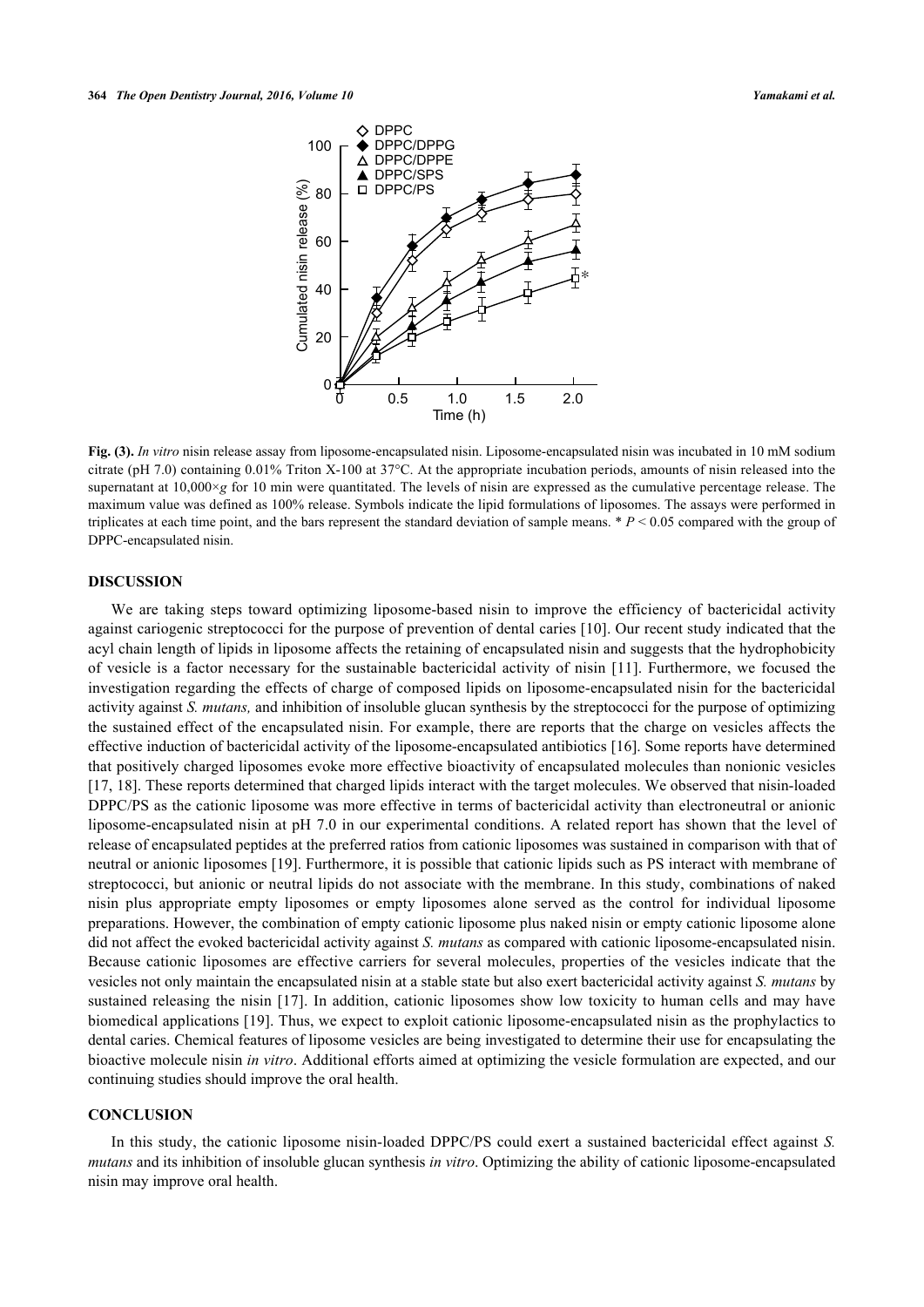## **CONFLICT OF INTEREST**

The authors confirm that this article content has no conflict of interest.

#### **ACKNOWLEDGEMENTS**

Declared none.

## **REFERENCES**

<span id="page-5-0"></span>[1] Paes Leme AF, Koo H, Bellato CM, Bedi G, Cury JA. The role of sucrose in cariogenic dental biofilm formation: new insight. J Dent Res 2006; 85(10): 878-87.

[\[http://dx.doi.org/10.1177/154405910608501002\]](http://dx.doi.org/10.1177/154405910608501002) [PMID: [16998125](http://www.ncbi.nlm.nih.gov/pubmed/16998125)]

- <span id="page-5-1"></span>[2] Germano F, Bramanti E, Arcuri C, Cecchetti F, Cicciù M. Atomic force microscopy of bacteria from periodontal subgingival biofilm: Preliminary study results. Eur J Dent 2013; 7(2): 152-8. [\[http://dx.doi.org/10.4103/1305-7456.110155](http://dx.doi.org/10.4103/1305-7456.110155)] [PMID: [24883019](http://www.ncbi.nlm.nih.gov/pubmed/24883019)]
- <span id="page-5-2"></span>[3] Cury JA, Rebelo MA, Del Bel Cury AA, Derbyshire MT, Tabchoury CP. Biochemical composition and cariogenicity of dental plaque formed in the presence of sucrose or glucose and fructose. Caries Res 2000; 34(6): 491-7. [\[http://dx.doi.org/10.1159/000016629\]](http://dx.doi.org/10.1159/000016629) [PMID: [11093024](http://www.ncbi.nlm.nih.gov/pubmed/11093024)]
- <span id="page-5-3"></span>[4] Field D, Connor PM, Cotter PD, Hill C, Ross RP. The generation of nisin variants with enhanced activity against specific gram-positive pathogens. Mol Microbiol 2008; 69(1): 218-30. [\[http://dx.doi.org/10.1111/j.1365-2958.2008.06279.x\]](http://dx.doi.org/10.1111/j.1365-2958.2008.06279.x) [PMID: [18485077](http://www.ncbi.nlm.nih.gov/pubmed/18485077)]
- <span id="page-5-4"></span>[5] Prombutara P, Kulwatthanasal Y, Supaka N, Sramala I, Chareonpornwattana S. Production of nisin-loaded solid lipid nanoparticles for sustained antimicrobial activity. Food Contr 2012; 24: 184-90. [\[http://dx.doi.org/10.1016/j.foodcont.2011.09.025](http://dx.doi.org/10.1016/j.foodcont.2011.09.025)]
- <span id="page-5-5"></span>[6] Akerey B, Le-Lay C, Fliss I, Subirade M, Rouabhia M. *In vitro* efficacy of nisin Z against *Candida albicans* adhesion and transition following contact with normal human gingival cells. J Appl Microbiol 2009; 107(4): 1298-307. [\[http://dx.doi.org/10.1111/j.1365-2672.2009.04312.x\]](http://dx.doi.org/10.1111/j.1365-2672.2009.04312.x) [PMID: [19486401](http://www.ncbi.nlm.nih.gov/pubmed/19486401)]
- <span id="page-5-6"></span>[7] Matsui M, Shimizu Y, Kodera Y, Kondo E, Ikehara Y, Nakanishi H. Targeted delivery of oligomannose-coated liposome to the omental micrometastasis by peritoneal macrophages from patients with gastric cancer. Cancer Sci 2010; 101(7): 1670-7. [\[http://dx.doi.org/10.1111/j.1349-7006.2010.01587.x\]](http://dx.doi.org/10.1111/j.1349-7006.2010.01587.x) [PMID: [20507320](http://www.ncbi.nlm.nih.gov/pubmed/20507320)]
- <span id="page-5-7"></span>[8] Ikegami S, Yamakami K, Ono T, *et al.* Targeting gene therapy for prostate cancer cells by liposomes complexed with anti-prostate-specific membrane antigen monoclonal antibody. Hum Gene Ther 2006; 17(10): 997-1005. [\[http://dx.doi.org/10.1089/hum.2006.17.997](http://dx.doi.org/10.1089/hum.2006.17.997)] [PMID: [17032155\]](http://www.ncbi.nlm.nih.gov/pubmed/17032155)
- <span id="page-5-8"></span>[9] Tong Z, Dong L, Zhou L, Tao R, Ni L. Nisin inhibits dental caries-associated microorganism *in vitro*. Peptides 2010; 31(11): 2003-8. [\[http://dx.doi.org/10.1016/j.peptides.2010.07.016\]](http://dx.doi.org/10.1016/j.peptides.2010.07.016) [PMID: [20688123](http://www.ncbi.nlm.nih.gov/pubmed/20688123)]
- <span id="page-5-9"></span>[10] Yamakami K, Tsumori H, Sakurai Y, Shimizu Y, Nagatoshi K, Sonomoto K. Sustainable inhibition efficacy of liposome-encapsulated nisin on insoluble glucan-bilfilm synthesis. Pharm Biol 2013; 51: 267-70. [\[http://dx.doi.org/10.3109/13880209.2012.717227\]](http://dx.doi.org/10.3109/13880209.2012.717227) [PMID: [23116173](http://www.ncbi.nlm.nih.gov/pubmed/23116173)]
- <span id="page-5-10"></span>[11] Yamakami K, Tsumori H, Shimizu Y, Sakurai Y, Nagatoshi K, Sonomoto K. Effect of liposomal phosphatidylcholine acyl chain length on the bactericidal activity of liposome-encapsulated nisin on cariogenic *Streptococcus mutans*. J Dent Health Oral Disord Ther 2014; 1: 17-20.
- <span id="page-5-11"></span>[12] Kikuchi H, Suzuki N, Ebihara K, *et al.* Gene delivery using liposome technology. J Control Release 1999; 62(1-2): 269-77. [\[http://dx.doi.org/10.1016/S0168-3659\(99\)00047-4\]](http://dx.doi.org/10.1016/S0168-3659(99)00047-4) [PMID: [10518660](http://www.ncbi.nlm.nih.gov/pubmed/10518660)]
- <span id="page-5-12"></span>[13] Kuwano K, Tanaka N, Shimizu T, Nagatoshi K, Nou S, Sonomoto K. Dual antibacterial mechanisms of nisin Z against Gram-positive and Gram-negative bacteria. Int J Antimicrob Agents 2005; 26(5): 396-402. [\[http://dx.doi.org/10.1016/j.ijantimicag.2005.08.010](http://dx.doi.org/10.1016/j.ijantimicag.2005.08.010)] [PMID: [16226432\]](http://www.ncbi.nlm.nih.gov/pubmed/16226432)
- <span id="page-5-13"></span>[14] Sakuma Y, Washio J, Sasaki K, Takahashi N. A high-sensitive and non-radioisotopic fluorescence dye method for evaluating bacterial adhesion to denture materials. Dent Mater J 2013; 32(4): 585-91. [\[http://dx.doi.org/10.4012/dmj.2013-060\]](http://dx.doi.org/10.4012/dmj.2013-060) [PMID: [23903640](http://www.ncbi.nlm.nih.gov/pubmed/23903640)]
- <span id="page-5-14"></span>[15] Tsumori H, Shimamura A, Sakurai Y, Yamakami K. Inhibitory effects of mutanase and dextranase on the formation of insoluble glucanbiofilms by cariogenic streptococci. Food Funct 2012; 10: 37-42.
- <span id="page-5-15"></span>[16] Zhao W, Zhuang S, Qi XR. Comparative study of the *in vitro* and *in vivo* characteristics of cationic and neutral liposomes. Int J Nanomedicine 2011; 6: 3087-98. [PMID: [22163162\]](http://www.ncbi.nlm.nih.gov/pubmed/22163162)
- <span id="page-5-16"></span>[17] Krasnici S, Werner A, Eichhorn ME, *et al.* Effect of the surface charge of liposomes on their uptake by angiogenic tumor vessels. Int J Cancer 2003; 105(4): 561-7.

[\[http://dx.doi.org/10.1002/ijc.11108\]](http://dx.doi.org/10.1002/ijc.11108) [PMID: [12712451](http://www.ncbi.nlm.nih.gov/pubmed/12712451)]

<span id="page-5-17"></span>[18] Villasmil-Sánchez S, Drhimeur W, Ospino SC, Rabasco Alvarez AM, González-Rodríguez ML. Positively and negatively charged liposomes as carriers for transdermal delivery of sumatriptan: *in vitro* characterization. Drug Dev Ind Pharm 2010; 36(6): 666-75.